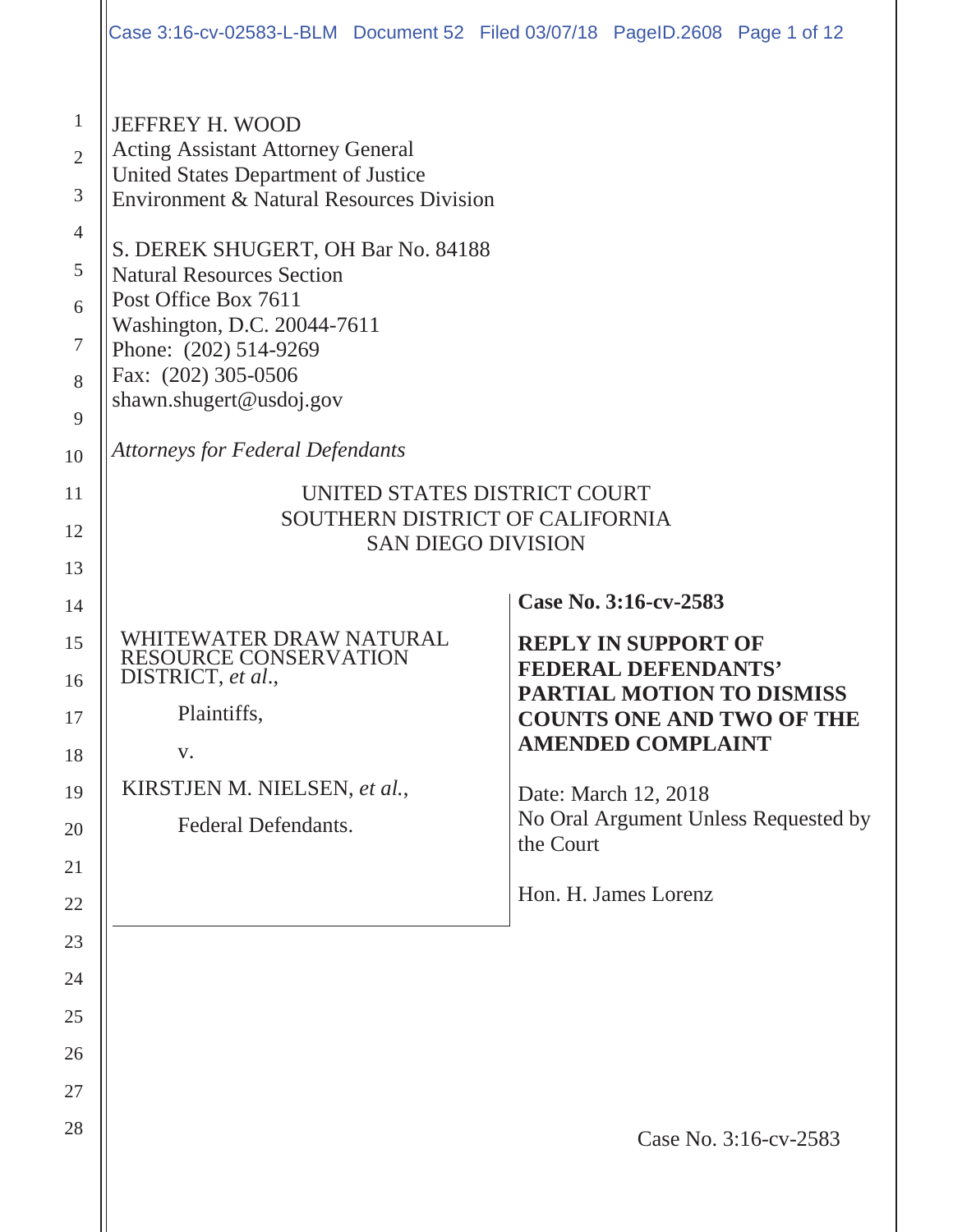# **I. INTRODUCTION**

Plaintiffs have failed to cite authority that demonstrates that Counts I and II should survive Federal Defendants' Motion to Dismiss. Regarding Count I, Plaintiffs have failed to establish that the Department of Homeland Security's ("DHS") National Environmental Policy Act ("NEPA") Instruction Manual satisfies the Supreme Court's standard for a final agency action as articulated in *Bennett v. Spear*, 520 U.S. 154 (1997). Plaintiffs rely almost entirely on the Instruction Manual's publication in the Federal Register to support their argument. However, Plaintiffs do not, and in fact cannot, cite any authority showing that publication in the Federal Register *per se* meets both prongs of *Bennett*. As such, Plaintiffs fail to show that the Instruction Manual qualifies as a final agency action, and this Court lacks jurisdiction to hear Count I.1

Regarding Count II, Plaintiffs have failed to distinguish the precedent established in two Supreme Court cases interpreting impermissible, broad programmatic challenges under the Administrative Procedure Act ("APA"). Instead, Plaintiffs attempt to recast Count II as a claim under 5 U.S.C.  $\S 706(2)(A)$ . Whether the Court treats Count II as a claim under 5 U.S.C. § 706(1) or § 706(2)(A), however, the result is the same—Count II is a nonjusticiable programmatic challenge that fails to state a claim under Rule of Civil Procedure  $12(b)(6)$ .

Plaintiffs also fail to rebut Federal Defendants' arguments regarding the immigration non-enforcement policy known as Deferred Action for Childhood Arrivals ("DACA"), and the Court should dismiss the DACA challenge in Count II as it is exempt from review under 40 C.F.R. § 1508.18(a) as an exercise of prosecutorial discretion.

<sup>&</sup>lt;sup>1</sup> Plaintiffs assert, without support, that "[t]he appropriate procedural vehicle by which to move to dismiss a violation of NEPA and the APA is Rule 12(b)(6) rather than Rule 12(b)(1)." Pls.' Mem. of P. & A. Opposing Defs.' Partial Mot. to Dismiss Counts I and II of the Am. Compl., ECF No. 51-1 ("Pls.' Br.") at 4. Plaintiffs are incorrect. *See Ass'n of Am. Med. Colleges v. United States*, 217 F.3d 770, 785 (9th Cir. 2000); *see also Gros Ventre Tribe v. United States*, 469 F.3d 801, 814 (9th Cir. 2006).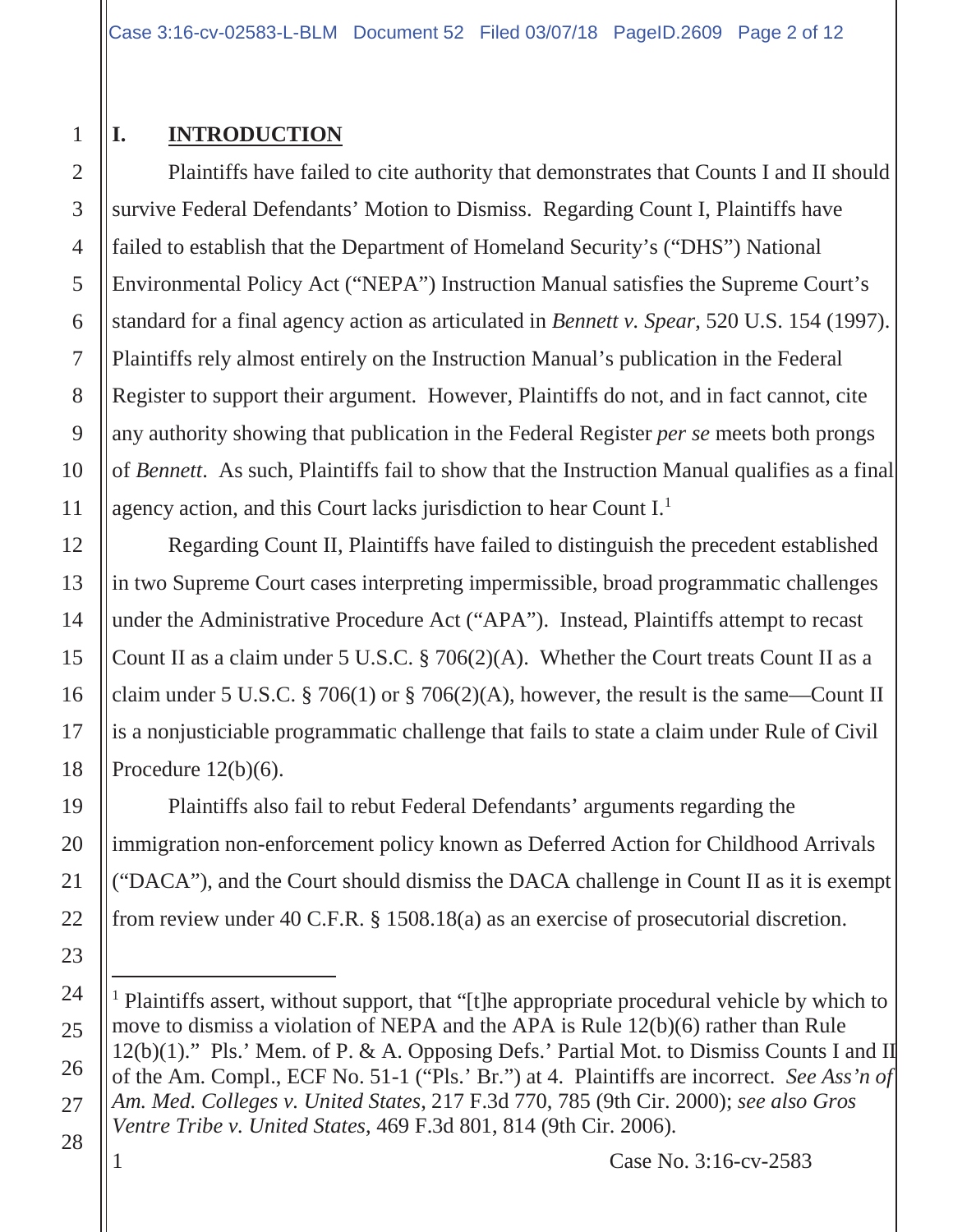## **II. ARGUMENT**

## **A. The Instruction Manual is Not Subject to Judicial Review under the APA**

Plaintiffs fail to show that the Instruction Manual meets both prongs of *Bennett*. Plaintiffs do not dispute that in order to be reviewable under the APA, the Instruction Manual must constitute a final agency action. *See* Pls.' Br. 5. Further, Plaintiffs do not dispute that *Bennett* is controlling on this subject, and that both prongs of *Bennett* must be satisfied for this Court to have jurisdiction to hear Count I. *Id.* at 5-14. Plaintiffs rely almost entirely on the Instruction Manual's publication in the Federal Register to argue that the Instruction Manual satisfies both prongs of *Bennett. Id.* However, publication in the Federal Register does not render the Instruction Manual binding and enforceable under the APA.

## 1. Count I Fails *Bennett's* First Prong

An agency document must first "mark the consummation of the agency's decisionmaking process" to qualify as final agency action. *Bennett*, 520 U.S. at 177-78 (internal citation and quote marks omitted). Plaintiffs argue that this first prong of *Bennett* is satisfied because "[t]he Notice [in the Federal Register] definitively establishes that the Instruction Manual . . . marked the 'consummation of the agency's decisionmaking process.'" Pls.' Br. 7. Tellingly, Plaintiffs cite no case law to support this assertion. Instead, they cite to the Notice itself, believing that it is sufficient to rely on the statement "the revised Instruction establishes the procedures for ensuring [DHS's compliance with NEPA] is implemented in an effective and efficient manner," and that DHS spent three years developing revisions to its NEPA-implementing procedures. *Id.* These passages from the Notice do not establish that the Instruction Manual marks the consummation of the agency's decision-making process.

As explained in Federal Defendants' Motion to Dismiss, but not addressed in Plaintiffs' Brief, courts examine several factors to ascertain whether an action marks the consummation of an agency's decision-making process. First, the action "must not be of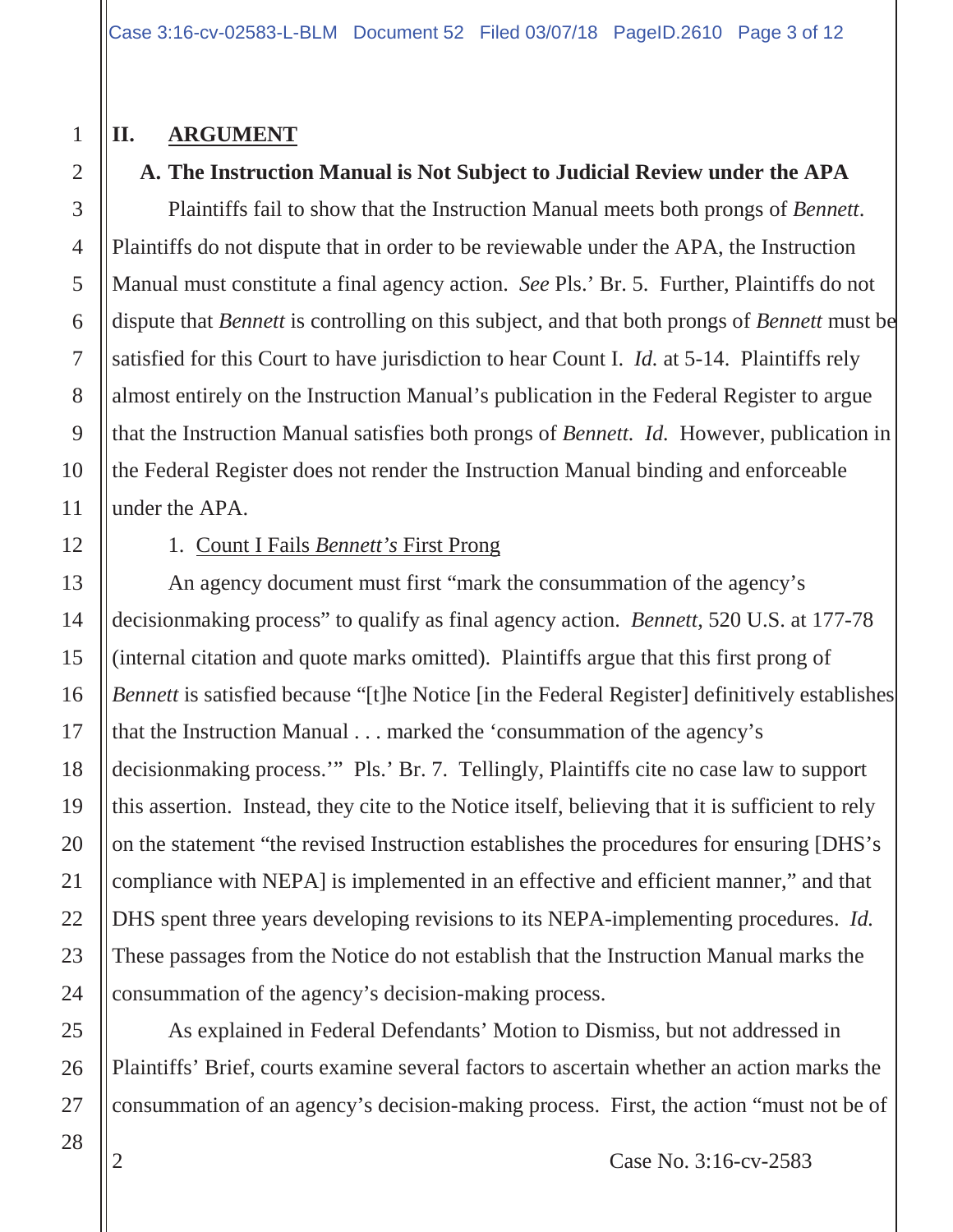a merely tentative or interlocutory nature." *Bennett*, 520 U.S. at 178. Internal agency guidance documents, such as the one at issue here, are usually interlocutory in nature because they "do not consummate the decision-making process, they are merely steps relied on to reach a decision." *Friends of Potter Marsh v. Peters*, 371 F. Supp. 2d 1115, 1120 (D. Alaska 2005). The court in *Friends of Potter Marsh* found that an agency's NEPA guidance document did not constitute final agency action because it was a beginning step in the agency's NEPA process and, even if the plaintiff's position in that case was correct and the guidance document was deficient, the final agency action would ultimately be the Record of Decision ("ROD") or Decision Notice ("DN"). *Id*.

An action may also mark the consummation of an agency's decision-making process if it is the agency's "last word on the matter[,]" *Oregon Natural Desert Ass'n v. U.S. Forest Service*, 465 F.3d 977, 984 (9th Cir. 2006), or if an agency has "arrived at a definitive position and put the decision into effect," *Idaho Watersheds Project v. Hahn*, 307 F.3d 815, 828 (9th Cir. 2002). In the NEPA context, a common example of the agency's last word on a matter or putting a decision into effect is where an agency provides the "last word on a project's environmental impact" as a whole, such as through a ROD or DN. *Friedman Bros. Inv. Co. v. Lewis*, 676 F.2d 1317, 1319 (9th Cir. 1982). Here, the Instruction Manual is not the agency's last word on any decision, nor is it a definitive position that the agency is putting into effect. It is the agency's "planning and decision-making tool that helps [DHS] identify and evaluate the potential environmental impacts of proposed actions *prior to making decisions*." DHS Instruction Manual, ECF No. 44-3 at III-1 (emphasis added). The Instruction Manual itself states that it is merely an aid for the actual agency decisions that come later in the NEPA process. "[I]t is not feasible to describe in this Instruction Manual the decision-making process for every DHS program," but the goal for ultimate agency decisions is to comply with NEPA. *Id.* at IV-1. The Instruction Manual does not meet the requirements of *Bennett's* first prong.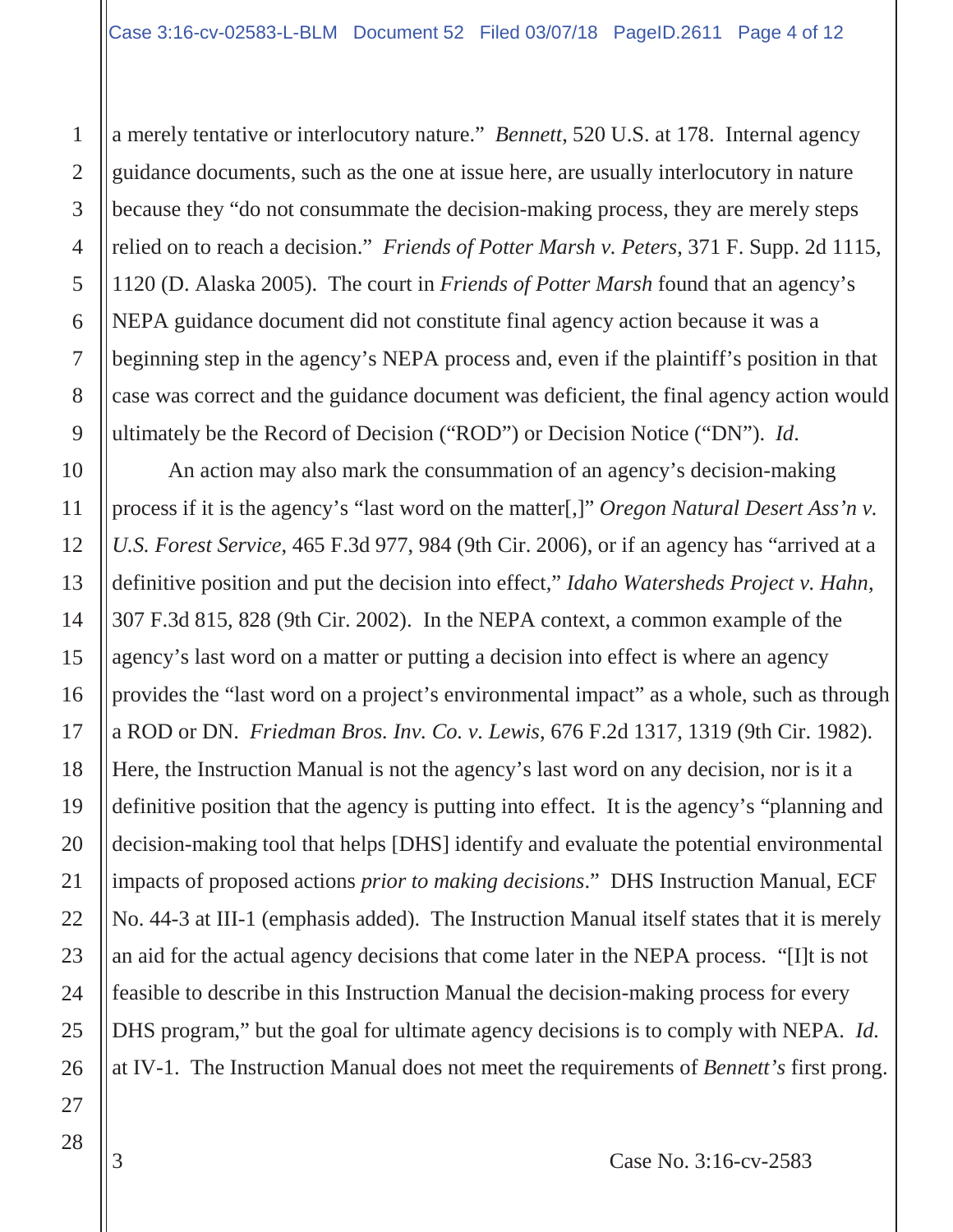#### 2. Count I Fails *Bennett's* Second Prong

Under the second prong of *Bennett*, the agency document must be one "by which rights or obligations have been determined, or from which legal consequences will flow." *Bennett*, 520 U.S. at 178 (internal citation and quote marks omitted). Plaintiffs argue that this second prong of *Bennett* is satisfied because the Instruction Manual discusses common examples of environmental review that DHS encounters, *see* Pls.' Br. 8, and that discussion "constitutes DHS's 'definitive statement of the agency's position' on implementing NEPA." *Id.* (quoting *Or. Nat. Desert Ass'n*, 465 F.3d at 982). Plaintiffs attempt to bolster their argument by arguing that the Instruction Manual qualifies as a rule under 5 U.S.C. § 551(4). *Id.* at 10-14. Neither argument shows that the Instruction Manual satisfies *Bennett's* second prong.

Courts may examine several factors when analyzing *Bennett*'s second prong, including whether an agency action "alter[s] the legal regime," *Bennett*, 520 U.S. at 178, "ha[s] a direct and immediate effect on the day to day business of the complaining party, ha[s] the status of law and whether immediate compliance with the decision is expected," *Hecla Mining Co. v. U.S. E.P.A.*, 12 F.3d 164, 165 (9th Cir. 1993). A challenge to an agency action fails the second prong of *Bennett* if the challenged action "establishes only the procedural framework under which the [agency] intends to operate." *Home Builders Ass'n of Greater Chi. v. U.S. Army Corps of Eng'rs*, 335 F.3d 607, 619 (7th Cir. 2003). Here, the Instruction Manual serves as a guide to assist DHS personnel in evaluating agency actions "prior to making decisions." Instruction Manual at III-1. The Instruction Manual does not alter the legal regime; it reaffirms DHS' commitment to the existing legal regime, which is NEPA. Plaintiffs make no argument that the Instruction Manual has a direct and immediate effect on their day-to-day business, as the Instruction Manual does not require Plaintiffs to do, or refrain from doing, anything. The Ninth Circuit has emphasized that courts "have no authority to bind [an agency] to the guidelines in [a] Manual or [a] Handbook," *W. Radio Servs. Co. v. Espy*, 79 F.3d 896, 902 (9th Cir. 1996),

1

2

3

4

5

6

7

8

9

10

11

12

13

14

15

16

17

18

19

20

21

22

23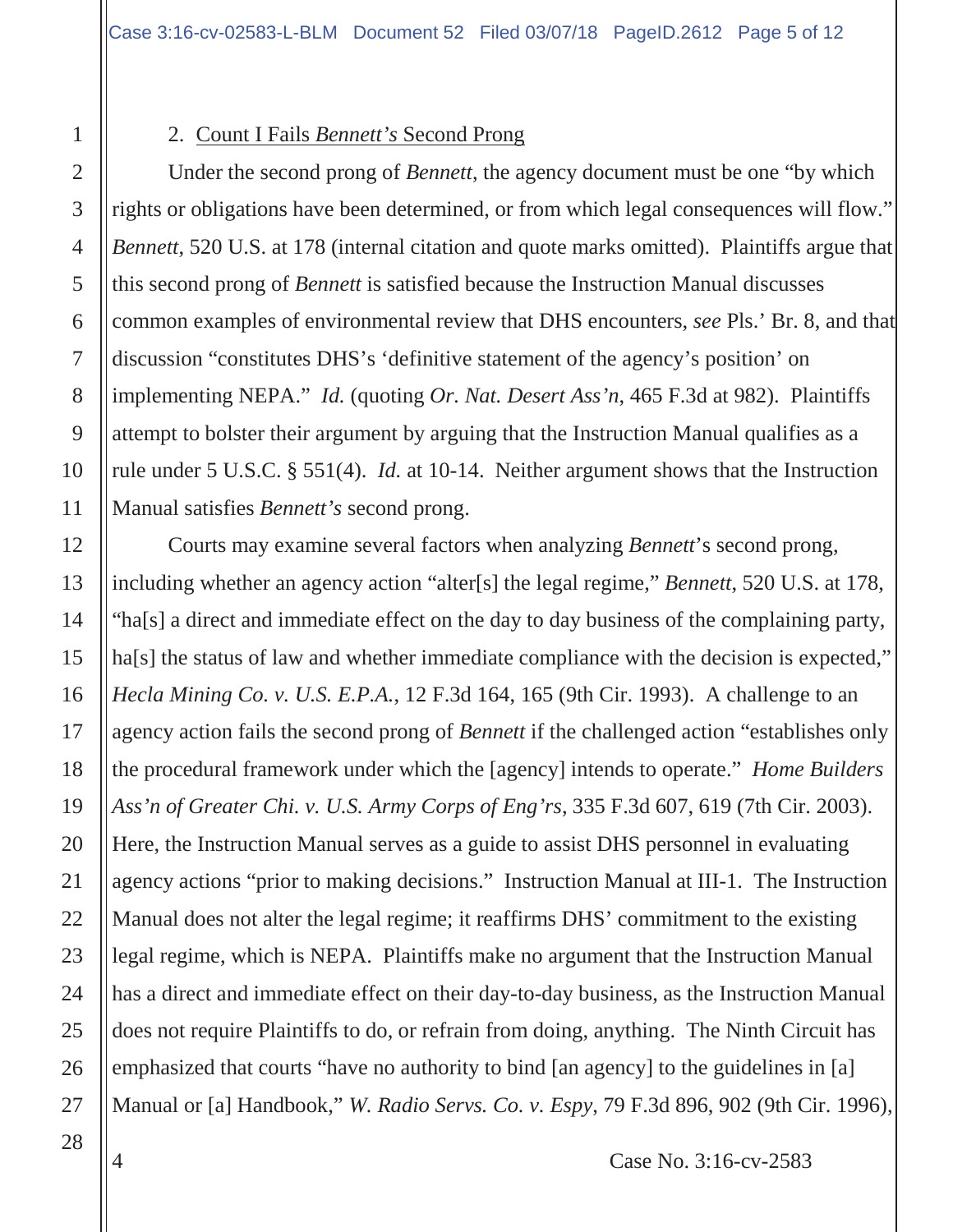and, thus the Instruction Manual cannot have the necessary status of law.

Plaintiffs' final argument, that the Instruction Manual qualifies as a rule under the APA, is both incorrect and fails to show that the Instruction Manual meets *Bennett's*  second prong. Plaintiffs appear to argue that the Instruction Manual is an interpretive rule. *See* Pls.' Br. 13 ("The Instruction Manual qualifies as interpretive rule"). Plaintiffs support their position by, again, relying almost entirely on the Instruction Manual's publication in the Federal Register. Perhaps intending to argue that the document meets *Bennett*'s second prong, Plaintiffs claim, without legal support, that "[a] procedure, protocol, regulation, or other rule promulgated pursuant to the notice and comment requirements set forth in the APA is indisputably subject to judicial review under the APA." *Id.* at 11. This ipse dixit is simply not supported in case law; neither the Ninth Circuit nor its sister circuits find that publication in the Federal Register "indisputably" satisfies *Bennett* and constitutes final agency action. *See Cent. Delta Water Agency v. U.S. Fish & Wildlife Serv*., 653 F. Supp. 2d 1066, 1093 (E.D. Cal. 2009) (NEPA document published in the Federal Register fails both prongs of *Bennett*); *Sierra Club v. McCarthy*, No. 13-CV-03953-SI, 2015 WL 889142, at \*8 (N.D. Cal. Mar. 2, 2015), *aff'd sub nom. Sierra Club v. N.D.*, 868 F.3d 1062 (9th Cir. 2017) (agency statement published in Federal Register does not constitute final agency action); *Nat'l Ass'n of Home Builders v. Norton*, 298 F. Supp. 2d 68, 79 (D.D.C. 2003), *aff'd*, 415 F.3d 8 (D.C. Cir. 2005) (same); *Chem. Mfrs. Ass'n v. E.P.A.*, 26 F. Supp. 2d 180, 187 (D.D.C. 1998) (agency guidance document published in Federal Register fails both prongs of *Bennett*); *Nat'l Council for Adoption v. Jewell*, 156 F. Supp. 3d 727, 736 (E.D. Va. 2015) (same).<sup>2</sup>

<sup>2</sup> Plaintiffs suggest that the Instruction Manual's lack of publication in the Code of Federal Regulations ("CFR") is immaterial. Pls.' Br. 12. However, courts do weigh the importance of CFR publication. *See Brock v. Cathedral Bluffs Shale Oil Co.*, 796 F.2d 533, 539 (D.C. Cir. 1986) ("*Publication* in the Federal Register does *not* suggest that the matter published *was* meant to be a regulation . . . The real dividing point . . . is publication in the CFR.") (emphasis in original).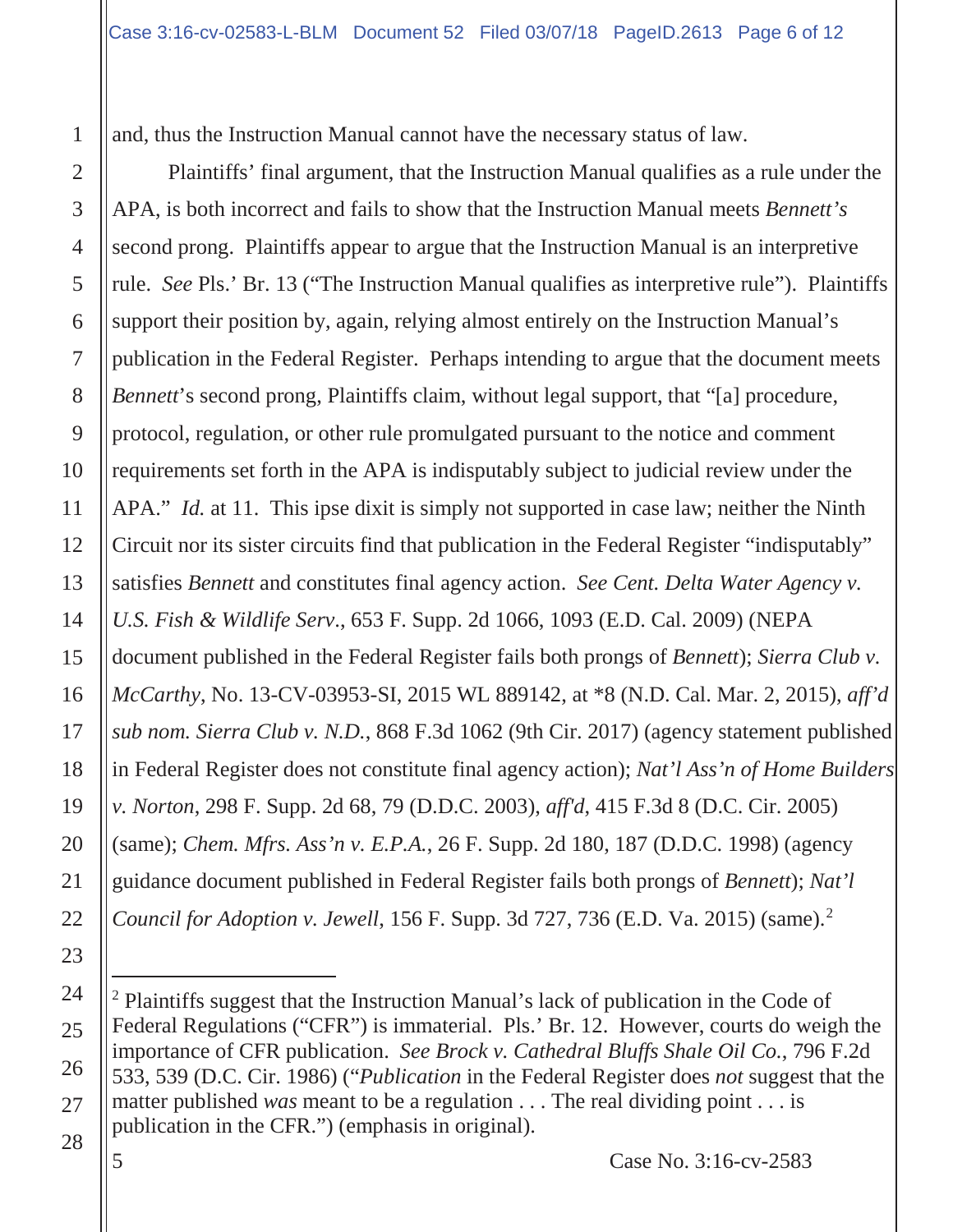Finally, Plaintiffs attempt to distinguish some of the cases cited in Federal Defendants' Motion that discuss how courts evaluate agency guidance documents. *See*  Pls.' Br. 9-10. Federal Defendants do not argue that the agency's characterization of a document is controlling; the two prong test in *Bennett* controls what constitutes a final agency action. The cases previously briefed demonstrate how courts, including the Ninth Circuit, repeatedly find that agency guidance materials are less likely to meet the requirements of *Bennett.* As Plaintiffs fail to show that the Instruction Manual (1) marks the consummation of the agency's decision-making process, and (2) constitutes an action by which rights or obligations have been determined or from which legal consequences will flow, Count I should be dismissed.

# **B. Count II Fails to State a Claim under Either 5 U.S.C. § 706(1) or § 706(2)(A)**

1. Count II Fails under 5 U.S.C. § 706(1)

An examination of the Amended Complaint and Plaintiffs' Brief illustrates that Count II fails to state a claim upon which relief can be granted. Plaintiffs fail to show that Count II contains anything other than an attempt to secure "*wholesale* improvement of [an agency] program by court decree." *Lujan v. Nat'l Wildlife Fed'n*, 497 U.S. 871, 891 (1990). As previously explained, "to avoid judicial entanglement in abstract policy disagreements" the APA requires that a plaintiff challenge "'agency action,' either as the action complained of (in §§ 702 and 704) or as the action to be compelled (in § 706(1))." *Norton v. S. Utah Wilderness All.*, 542 U.S. 55, 62 (2004) ("*SUWA*"). Plaintiffs' Amended Complaint claims that "DHS never initiated NEPA compliance with respect to these eight programs," in violation of NEPA and the APA. Am. Compl. ¶ 106, ECF No. 44. As numerous courts have held, Plaintiffs cannot label agency policies a program and demand judicial review; Plaintiffs must allege a final agency action. *See Ctr. For Food Safety v. Johanns,* 451 F. Supp. 2d 1165, 1188 (D. Haw. 2006) (interpreting *Lujan*, *SUWA*, and Ninth Circuit decisions to conclude that plaintiff's claim did not constitute final agency action because it merely attacked agency policy). Evaluating Plaintiffs'

1

2

3

4

5

6

7

8

9

10

11

12

13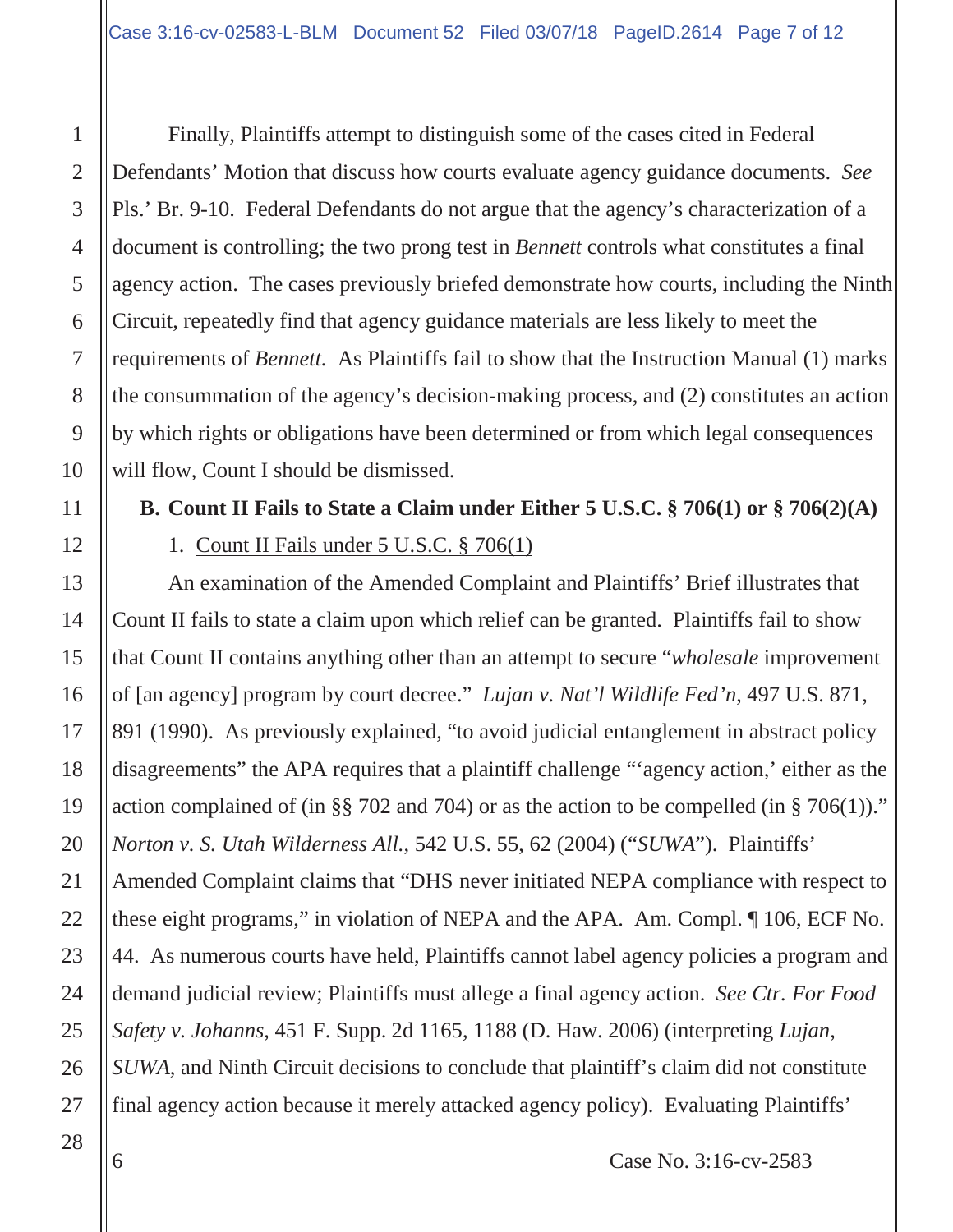claim under 5 U.S.C. § 706(1), Plaintiffs' Brief fails to address the Supreme Court's requirement that a plaintiff challenge an agency action that the agency is *required* to take, *SUWA*, 542 U.S. at 64, let alone its holding that the preparation of a PEIS is left to the agency's discretion, *Kleppe v. Sierra Club*, 427 U.S. 390, 412 (1976). Since the preparation of a PEIS is discretionary, DHS' alleged failure to prepare a PEIS is not reviewable under the APA, and Count II fails under 5 U.S.C. § 706(1). *See La Cuna De Aztlan Sacred Sites Prot. Circle Advisory Comm. v. U.S. Dep't of the Interior*, No. 2:11- CV-00395-ODW (OPX), 2012 WL 12888325, at \*4 (C.D. Cal. Mar. 21, 2012).

2. Even if Count II is a Claim under 5 U.S.C. § 706(1), It Still Fails

Plaintiffs try to salvage Count II by claiming that it does not consist of the eight categories actually listed in the Amended Complaint under Count II. Instead, Plaintiffs assert that Count II consists of 86 regulations and memoranda contained within an attachment to an exhibit to their Amended Complaint.3 Pls.' Br. 17-22. Thus, according to Plaintiffs, they are not asserting a failure to act claim under 5 U.S.C. § 706(1), despite alleging a failure to issue programmatic NEPA analysis, but they are asserting a claim under 5 U.S.C. § 706(2)(A). Whether Count II can be recast that way is immaterial because under either formulation, it is precisely the type of argument that the Supreme Court rejected in *Lujan*. <sup>4</sup>

<sup>4</sup> Plaintiffs, as masters of their Complaint, chose to plead Count II as a request for programmatic NEPA analysis on eight purported programs. *See* Pls.' Br. 22 ("Of course, Plaintiffs could have, in the alternative, listed all 88 actions separately in the Amended Complaint as individual violations of NEPA."). That Plaintiffs now rely on a bulleted list, attached to an exhibit several hundreds of pages into their Amended Complaint further supports Federal Defendants' position that Count II fails to properly state a claim. In light of Plaintiffs' new position, Federal Defendants will consider a motion to dismiss under Rule 8(a)(2), if necessary.

7 Case No. 3:16-cv-2583

1

2

3

4

5

6

7

8

9

10

11

12

13

14

<sup>&</sup>lt;sup>3</sup> Of the 86 regulations and memoranda listed in the attachment to an exhibit of Plaintiffs' Amended Complaint, 65 of them appear to be, on their face, barred by the six-year statute of limitations found in 28 U.S.C. § 2401(a).

<sup>16</sup> 17 18 19 20 21 22 23 24 25 26 27 28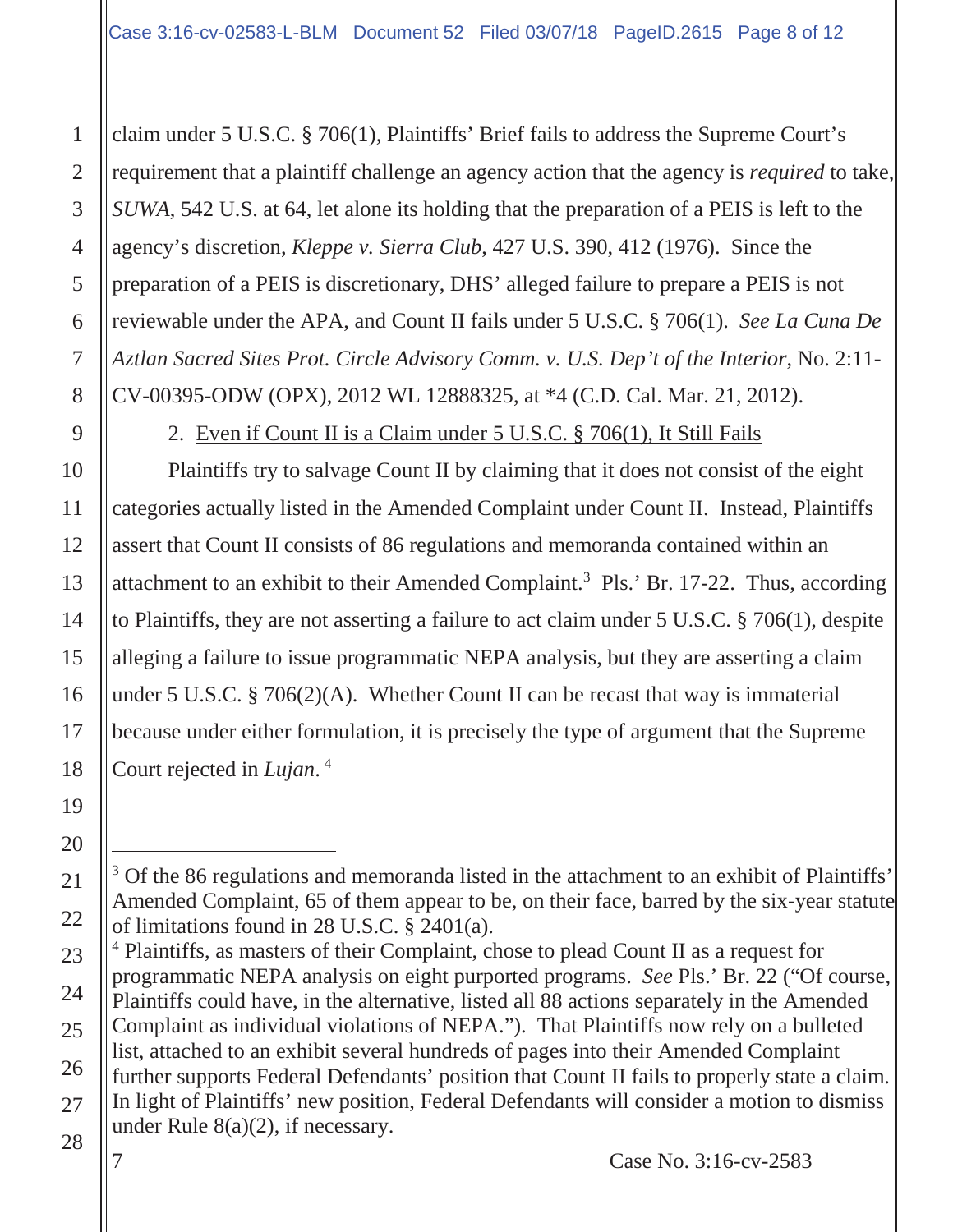*Lujan* made plain that courts will not allow broad programmatic attacks on an agency's operations or policy when those attacks fail to properly allege a discrete, final agency action under the APA. *See SUWA,* 542 U.S. at 65. Plaintiffs' argument that they are challenging some combination of eight "programs" and 86 regulations and memoranda is exactly the type of argument the Court rejected in *Lujan*. In *Lujan*, the plaintiffs challenged the Bureau of Land Management's ("BLM") "land withdrawal review program." *Lujan,* 497 U.S. at 877-79. The alleged program covered all BLM activities performed under the Federal Land Policy and Management Act of 1976 ("FLPMA"). *Id.* at 877. Included in this purported program challenged by plaintiffs was approximately "1,250 individual decisions" by BLM, including orders and directives. *Id*. at 885-886 ("the Peterson affidavit . . . refer[s] to . . . the BLM orders listed . . . at 49 Fed.Reg. 19904-19905 (1984) [and] the Erman affidavit refers to the BLM order listed . . . at 47 Fed.Reg. 7232-7233 (1982)"). Despite the references to individual agency actions in these affidavits, the Court found that the plaintiffs' claim failed because the plaintiffs challenged "the continuing (and thus constantly changing) operations of the BLM in reviewing withdrawal revocation applications and the classifications of public lands and developing land use plans as required by the FLPMA." *Id.* at 890. *Lujan* "makes clear that this prohibition [on programmatic challenges] is motivated by institutional limits on courts which constrain . . . review to narrow and concrete actual controversies." *Sierra Club v. Peterson*, 228 F.3d 559, 566 (5th Cir. 2000).

Just as the plaintiffs in *Lujan* challenged the "land withdrawal review program," Plaintiffs here are challenging "employment based immigration," "long term nonimmigrant visas," and "refugees," to name three of the eight challenges in Count II. The alleged program in *Lujan* included approximately 1,250 individual agency decisions, and here Plaintiffs challenge some combination of eight areas of immigration authority and 86 regulations and memoranda. Plaintiffs' attempt to frame Count II as a § 706(2)(A) claim fails, just as the plaintiffs in *Lujan* failed. *See SUWA*, 542 U.S. at 65

28

1

2

3

4

5

6

7

8

9

10

11

12

13

14

15

16

17

18

19

20

21

22

23

24

25

26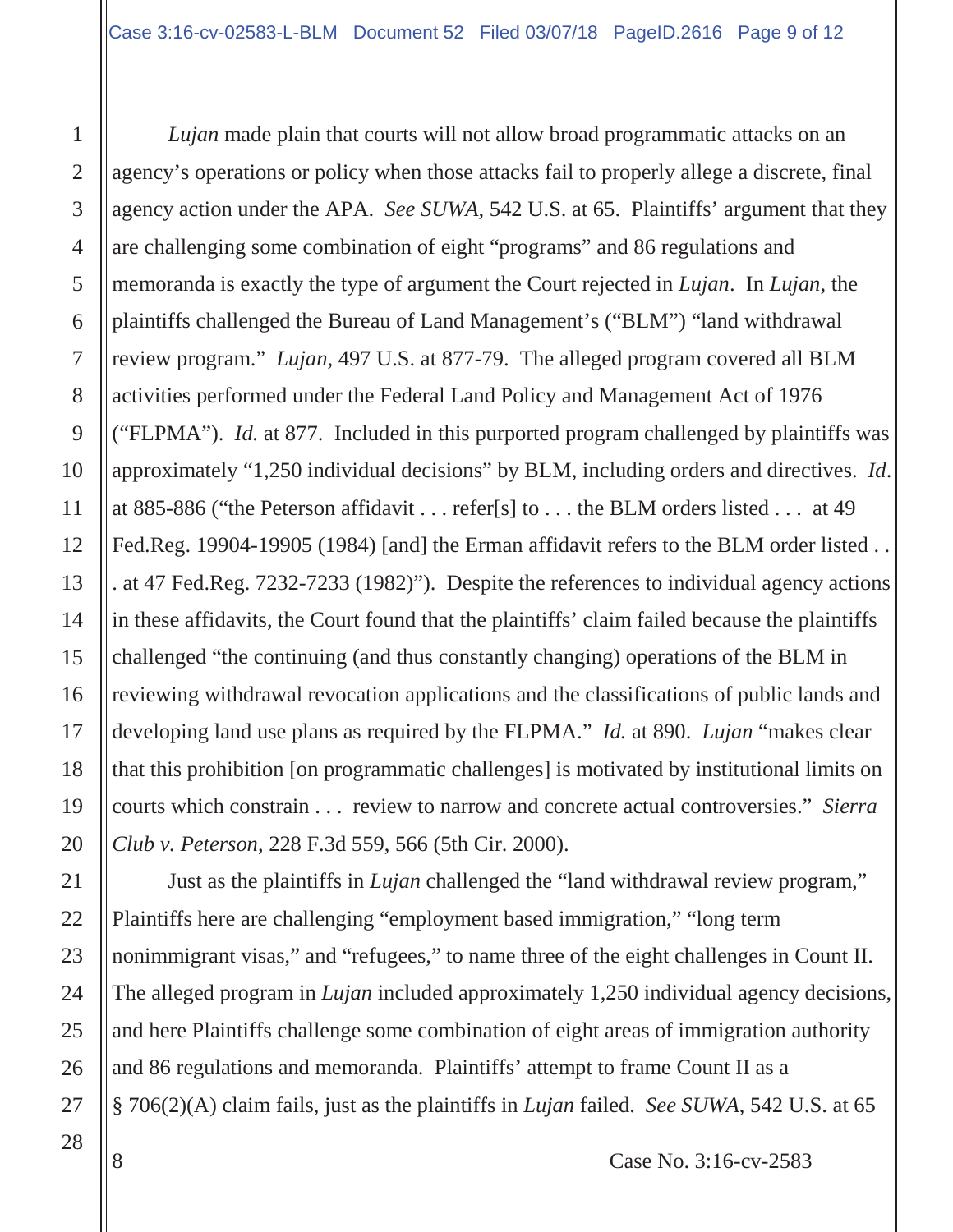("The plaintiffs in [*Lujan*] would have fared no better if they had characterized [their claim] in terms of 'agency action unlawfully withheld' under § 706(1), rather than agency action 'not in accordance with law' under § 706(2).").

Further underscoring Count II's failure to state a cognizable claim, Plaintiffs do not understand the relief NEPA prescribes for the violations they have pled. In the NEPA context, when a court finds that federal actions constitute a program because they "are related to each other closely enough to be, in effect, a single course of action," 40 C.F.R. § 1502.4(a), a PEIS is the *necessary* remedy. *See Found. on Econ. Trends v. Lyng*, 817 F. 2d 882, 884 (D.C. Cir. 1987). This is true regardless of whether the claim is under 5 U.S.C. § 706(1) or § 706(2)(A). Plaintiffs devote several pages of their brief attempting to persuade the Court that the "eight categories of DHS authority [in Count II] constitute 'programs'" under 40 C.F.R. § 1508.18(b)(3). Pls.' Br. 14-16. To support their position, Plaintiffs cite to four cases. Pls.' Br. 15-16. Plaintiffs then assert that, after the Court finds these eight categories constitute programs, Count II should survive Federal Defendants' Motion because "the Amended Complaint does not seek a Court order compelling DHS to specifically prepare a PEIS. Rather, Plaintiffs seek to compel DHS to initiate *some* form of NEPA review." *Id*. at 24.

Plaintiffs cannot escape the controlling precedent from the Supreme Court's rulings in *Lujan, SUWA*, and *Kleppe*. If the Court finds that the eight categories constitute a program under 40 C.F.R. § 1508.18(b)(3), the *necessary* remedy is a PEIS. *All* of the cases cited by Plaintiffs support this position; a finding of a program requires a PEIS. *See Lyng*, 817 F. 2d at 884; *Sierra Club v. Watkins*, 808 F. Supp. 852, 863 (D.D.C. 1991); *Friends of the Earth, Inc. v. Mosbacher*, 488 F. Supp. 2d 889, 911 (N.D. Cal. 2007); C*itizens for Better Forestry v. U.S. Dep't. of Agric*., 481 F. Supp. 2d 1059, 1085 (N.D. Cal. 2007). Plaintiffs pled Claim II as a failure to act claim, but now request the Court construe it as a § 706(2)(A) claim. Plaintiffs ask the Court to rely on a bulleted list of 86 regulations and memoranda buried in an attachment to an exhibit rather than the

1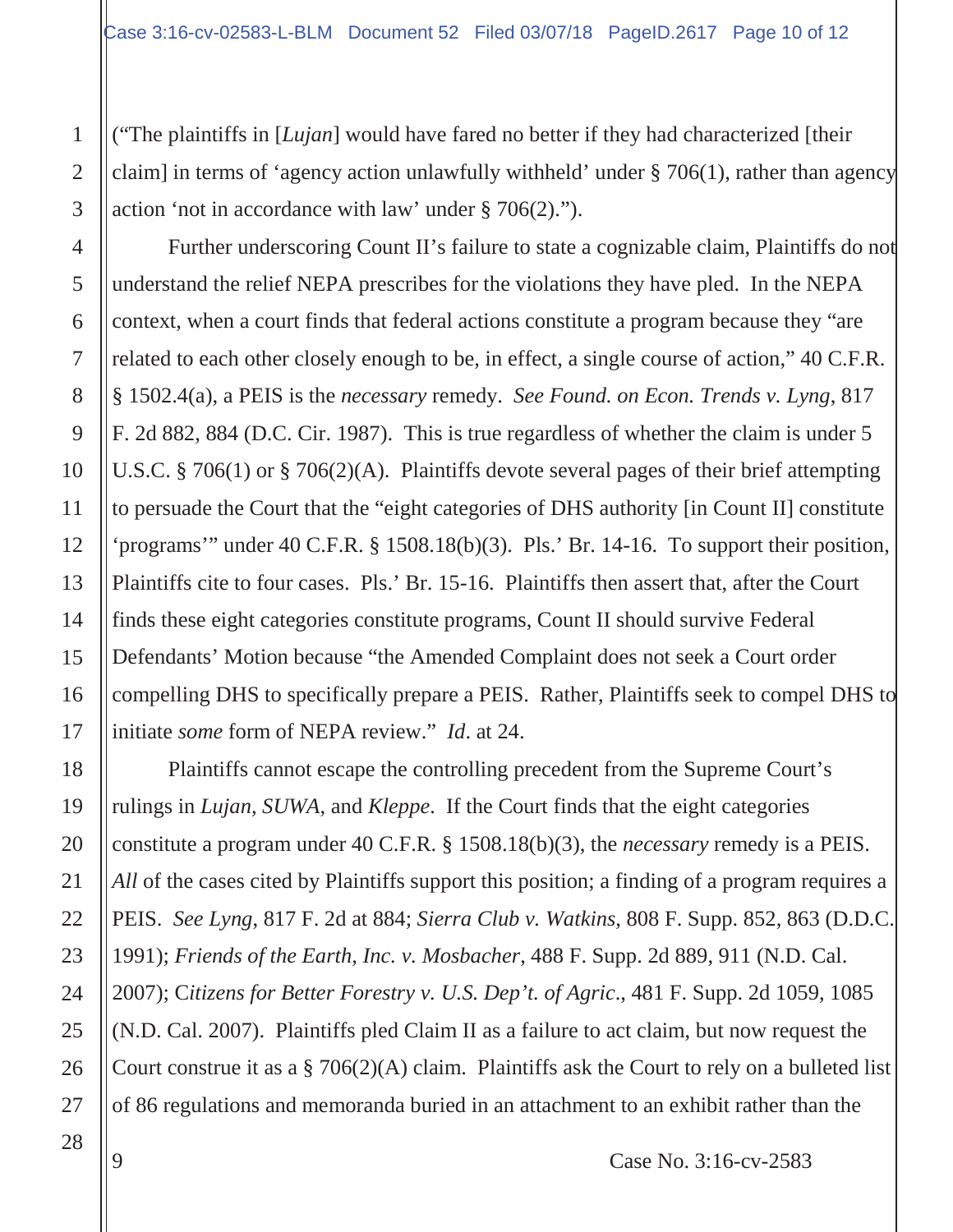text of the Amended Complaint. And now, Plaintiffs ask the Court to find that the eight categories of DHS authority that are pleaded in their complaint constitute programs, but assert that they do not ask for the form of relief that such a finding would dictate under NEPA. Such arguments do not reflect a properly pled claim that withstands a Rule  $12(b)(6)$  motion.

## **C. Plaintiffs' Challenge to DACA is Unreviewable under NEPA**

Plaintiffs fail to address Federal Defendants' argument that review of DACA is exempted from NEPA. Plaintiffs do not discuss the applicable regulation, 40 C.F.R. § 1508.18(a), which excludes from NEPA review decisions "bringing judicial or administrative civil or criminal enforcement actions." Plaintiffs do not attempt to distinguish the six cases cited in Federal Defendants' Motion where courts have applied NEPA's law enforcement exemption, found it to be similar to the APA's bar on reviewing matters of prosecutorial discretion, and generally held that to ignore this exemption for law enforcement actions "would lead to a highly impractical result in which any decision of a law enforcement agency—whether to go forward with an action or forbear from action—would require a NEPA analysis." *United States v. Glenn-Colusa Irrigation Dist.*, 788 F. Supp. 1126, 1135 (E.D. Cal. 1992).

Plaintiffs' only argument is that DACA is "a program under the CEQ guidelines" and that "[u]nder NEPA, it is immaterial whether the program is adopted pursuant to statute or executive directive." Pls.' Br. 24-25. Plaintiffs wholly ignore 40 C.F.R. § 1508.18(a) and its explicit exemption of such activities from *all* NEPA review, programmatic or otherwise. As Plaintiffs have waived any argument to the contrary, the Court should dismiss Plaintiffs' challenge to DACA.

## **III. CONCLUSION**

For the reasons outlined herein and in Federal Defendants' Motion to Dismiss, the Court should dismiss Counts I and II of the Amended Complaint.

| DATED: March 7, 2018  |  |  |
|-----------------------|--|--|
| $\vert \cdot \rangle$ |  |  |

Respectfully submitted,

1

2

3

4

5

6

7

8

9

10

11

12

13

14

15

16

17

18

19

20

21

22

23

24

25

26

27

28